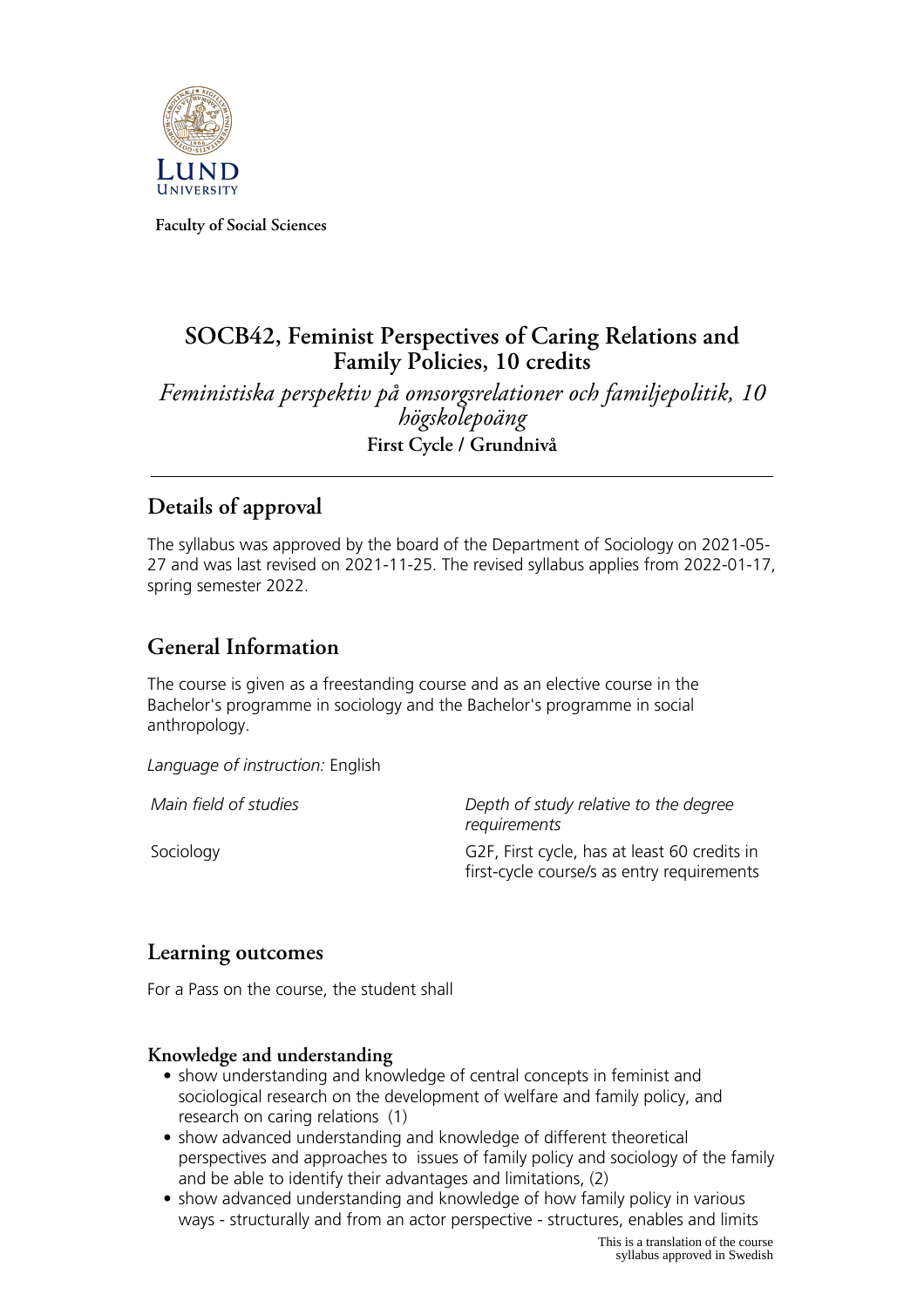different individuals with different circumstances, within and between families. (3)

- show understanding and knowledge of central concepts in feminist and sociological research on the development of welfare and family policy and research on caring relations (1)
- show advanced understanding and knowledge of different theoretical perspectives and approaches to issues of family policy and sociology of the family and be able to identify their advantages and limitations, (2)
- show advanced understanding and knowledge of how family policy in various ways - structurally and from an actor perspective - structures, enables and limits different individuals with different circumstances, within and between families. (3)

#### **Competence and skills**

- demonstrate an ability to account for how feminist analyses and studies of family policy and caring relations differ from those of traditional welfare research. (4)
- demonstrate skills and the ability to identify and fomulate relevant issues for the field, on the basis of feminist theories and concepts (5).
- demonstrate the ability to apply central concepts and theories in feminist family research on different types of materials, (6)
- demonstrate the ability to show insight and understanding of, and to argue in support of, various theoretical position, using a scholarly approach. (7)

#### **Judgement and approach**

- demonstrate the ability to reflect critically on fundamental ethical and epistemological issues in relation to theories, perspectives and studies as well as presentations and reports. (8)
- demonstrate insight into the limitations and opportunities regarding research, its role in society and the individual's responsibility for how the research is used. (9)
- demonstrate an ability for ethical considerations in relation to a concrete empirical study. (10)

#### **Course content**

The course aims to provide understanding and knowledge of feminist perspectives on family policy and caring relations. More concretely, the course examines how the development of family policy affects and influences different caregiving practices, focusing particularly on gender, generation, migration and class. The students read empirical and theoretical texts on the development of family policy and investigate its consequences for family and caring relations in various social and cultural contexts. Particular interest will be dedicated to the situation in the Nordic welfare states.

The course consists of two parts. The first part: the family in the welfare state: Feminist perspectives/The Family in the Welfare State: Feminist Perspectives (4 credits), starts with studies of family policy in a number of countries. Here, theories of different welfare models are also introduced. Particularly importance is attributed to how different countries have solved the question of parental leave and childcare.

The second part of the course: Caring Relation and Practices (6 credits), addresses research on caregiving practices in everyday life with special focus on the challenges encountered by different family constellations in today's society. The general aim is to develop knowledge and understanding of how political decisions and systems influence and control family and caring relations.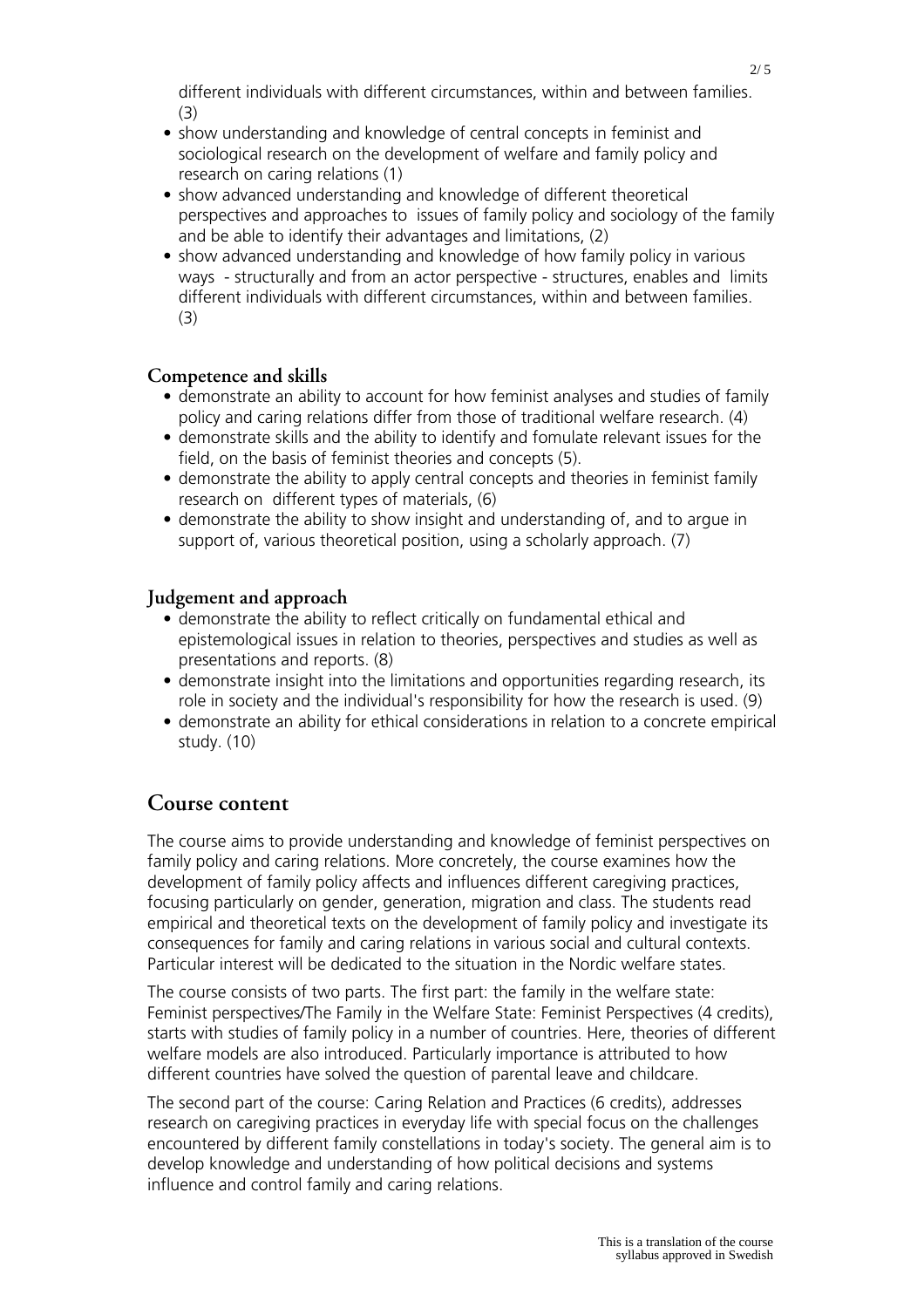# **Course design**

The teaching consists of lectures, seminars and exercises done individually and in groups.

Participation in seminars and o?vningar a?r compulsory unless sa?rskilda ska?l fo?religger. Students who have been unable to participate due to circumstances such as accidents or sudden illness will be offered the opportunity to compensate for or retake compulsory components. This also applies to students who have been absent because of duties related to elected office, e.g. as a student representative.

#### **Assessment**

Module 1 (4 credits) is assessed through an individual written take-home exam. (Learning outcomes 1, 2, 3, 5, 6)

Module 2 (6 credits) is assessed through an individual written take-home exam. (Learning outcomes 4, 7, 8, 9, 10)

The course includes opportunities for assessment at a first examination, a re-sit close to the first examination and a second re-sit for courses completed in the past year (catch-up exam). within a year of a major change or discontinuation of the course at least two further re-examinations are offered on the same course content. After this, further re-examination opportunities are offered but in accordance with the current course syllabus.

The examiner, in consultation with Disability Support Services, may deviate from the regular form of examination in order to provide a permanently disabled student with a form of examination equivalent to that of a student without a disability.

*Subcourses that are part of this course can be found in an appendix at the end of this document.*

## **Grades**

#### Marking scale: Fail, E, D, C, B, A.

The grade for a non-passing result is Fail. The student's performance is assessed with reference to the learning outcomes of the course. For the grade of E the student must show acceptable results. For the grade of D the student must show satisfactory results. For the grade of C the student must show good results. For the grade of B the student must show very good results. For the grade of A, the student must show excellent results. For the grade of Fail the student will have shown unacceptable results.At the start of the course, students are informed about the learning outcomes stated in the syllabus and about the grading scale and how it is applied on the course.

The grade for the whole course consists of a mean of graded tests (where  $A = 5$ ,  $B = 1$ 4,  $C = 3$ ,  $D = 2$  and  $E = 1$ ) weighted according to the number of credits for each component. To pass the course, the student must have been awarded at least an E grade on all components assessed with the grading scale E-A, Fail and a Pass grade on all components assessed with the grading scale Pass/Fail, and must have participated in all compulsory components.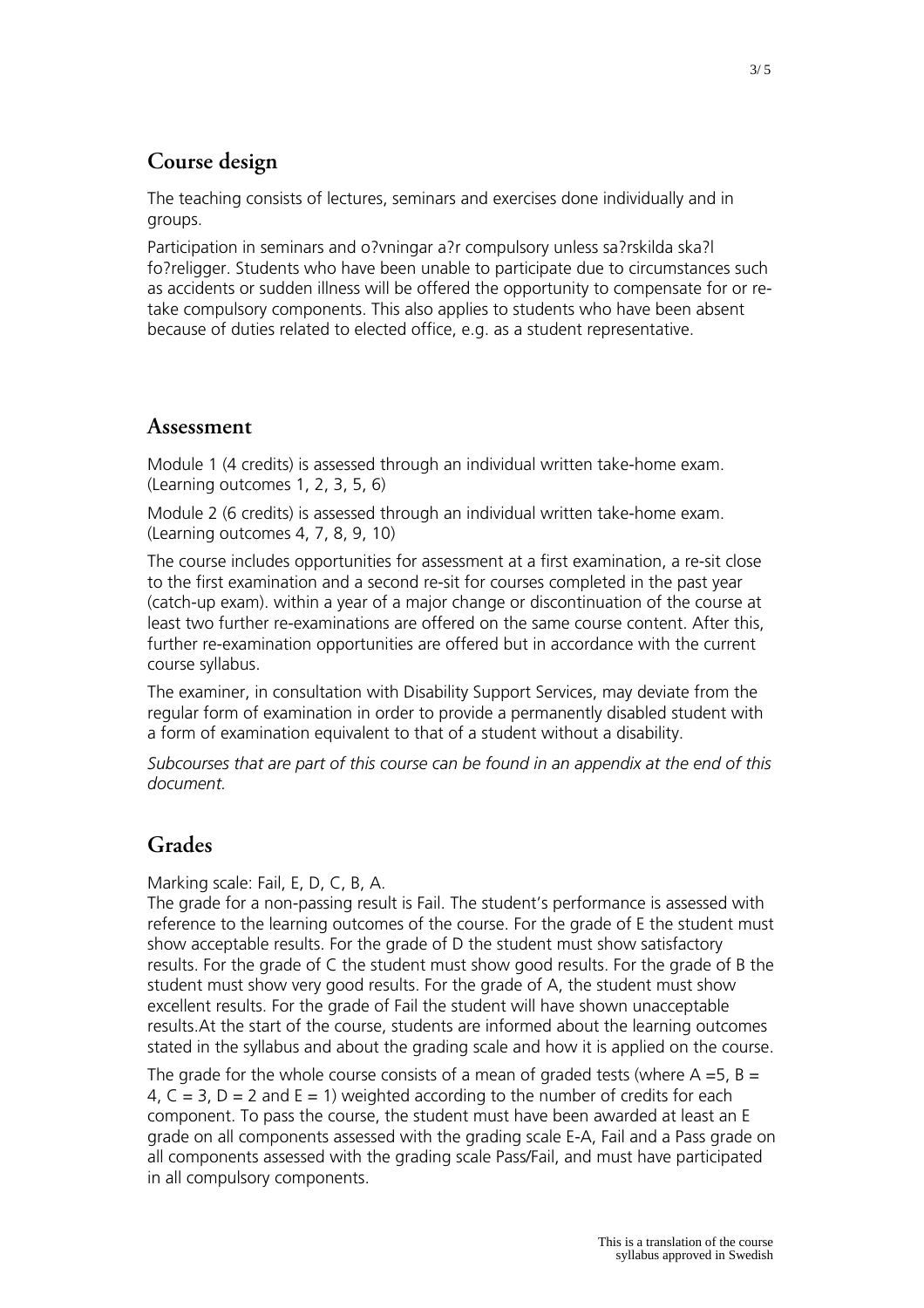## **Entry requirements**

For admission to the course, students must have completed course requirements of 60 credits in social sciences subjects or equivalent. Oral and written proficiency in English equivalent to English 6/B in Swedish upper secondary school is a requirement. International qualifications will be assessed in accordance with national guidelines. A general exemption from the requirement of proficiency in Swedish is applied.

# **Further information**

The course is given as a freestanding course in a cooperation between Lund University, the University of Amsterdam and the University of Birmingham. The three universities jointly offer a course each (digital teaching) worth 10 credits on the main theme of Equity, Diversity and Inclusion.